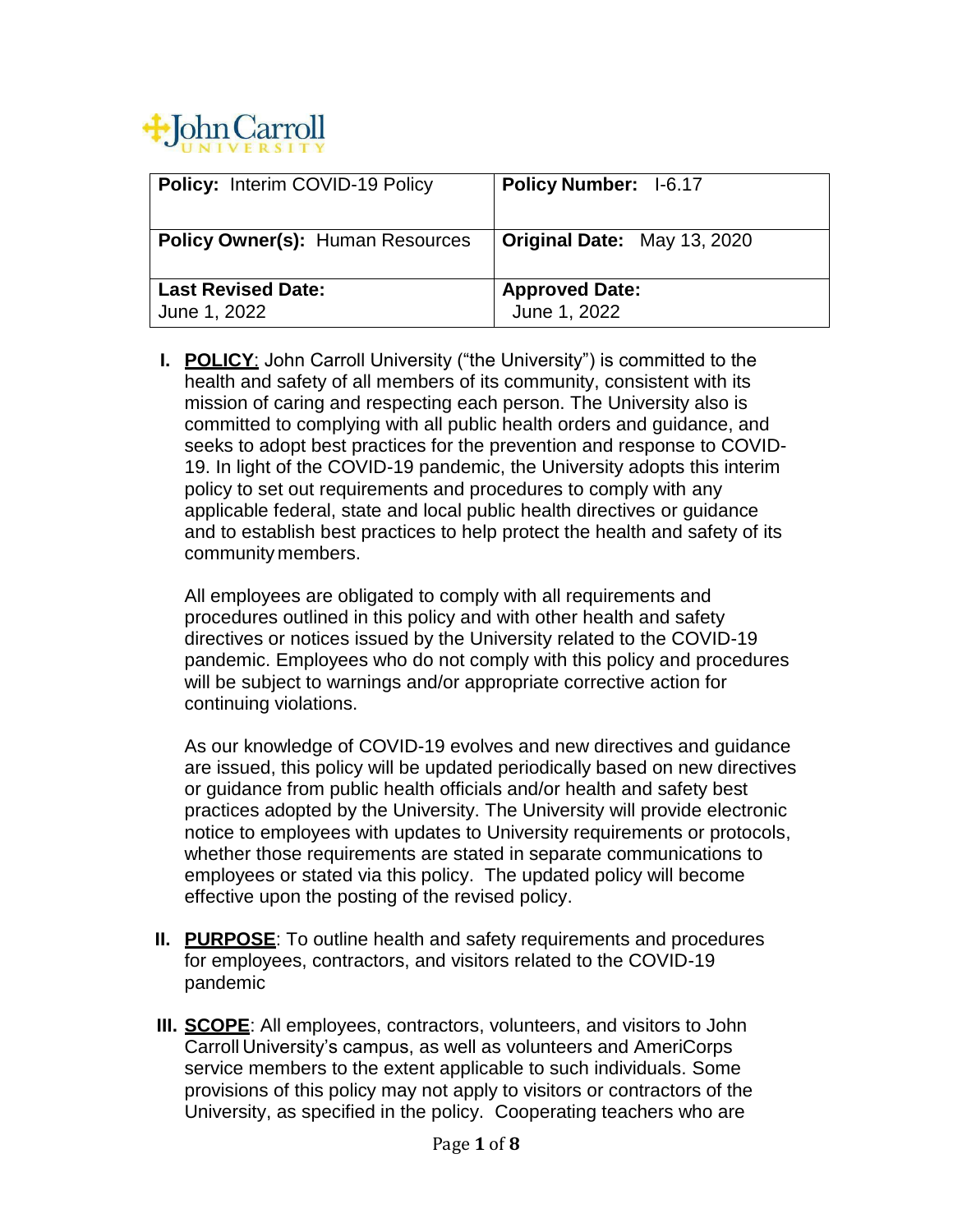employed by school districts, or other organizations or entities and supervise JCU students in an off-campus educational internship setting are not subject to this policy. Human Resources may determine that other individuals acting in a capacity not on JCU's campus or who do not interact with the campus community may not be subject to this policy.

#### <span id="page-1-0"></span>**IV. DEFINITIONS:**

**Booster:** Additional dose of COVID-19 vaccine, of any type, recommended by the Centers for Disease Control (CDC), which have been found to be important to periodically "boost" the individual's immune system. See CDC guidance on boosters: [https://www.cdc.gov/coronavirus/2019](https://www.cdc.gov/coronavirus/2019-ncov/vaccines/booster-shot.html) [ncov/vaccines/booster-shot.html](https://www.cdc.gov/coronavirus/2019-ncov/vaccines/booster-shot.html)

<span id="page-1-2"></span>**Fully Vaccinated:** In general, an individual is considered [Fully Vaccinated:](#page-1-0) <sup>[±](https://www.cdc.gov/coronavirus/2019-ncov/vaccines/fully-vaccinated.html#footnote)</sup>

- 2 weeks after their second dose in a 2-dose series, such as the Pfizer or Moderna vaccines, or
- 2 weeks after a single-dose vaccine, such as Johnson & Johnson's Janssen vaccine
- 2 weeks after any booster shot required by the Centers for Disease Control (CDC) to be required to be considered fully vaccinated, but not including booster shots deemed optional by CDC

<span id="page-1-1"></span>**Face [Mask or Face Covering](#page-1-1)**: A face [Mask or Face Covering](#page-1-1) that covers the individual's nose and mouth. (See CDC guidance on masks: [https://www.cdc.gov/coronavirus/2019-ncov/prevent-getting-sick/about](https://www.cdc.gov/coronavirus/2019-ncov/prevent-getting-sick/about-face-coverings.html)[face-coverings.html\)](https://www.cdc.gov/coronavirus/2019-ncov/prevent-getting-sick/about-face-coverings.html)

<span id="page-1-3"></span>**Up-to-Date on Vaccinations:** An individual is up-to-date on vaccinations if they have received all doses in the primary series and all booster dose(s) recommended for you, when eligible.

Vaccine recommendations are different depending on your age, the vaccine you first received, and time since last dose. See the CDC website for information on vaccination recommendations. <https://www.cdc.gov/coronavirus/2019-ncov/vaccines/stay-up-to-date.html>

## **V. PROCEDURES**:

**A.** All employees, contractors and visitors are expected to comply with this policy and all requirements of the University related to health and safety procedures to prevent the spread of COVID-19 and respond to cases of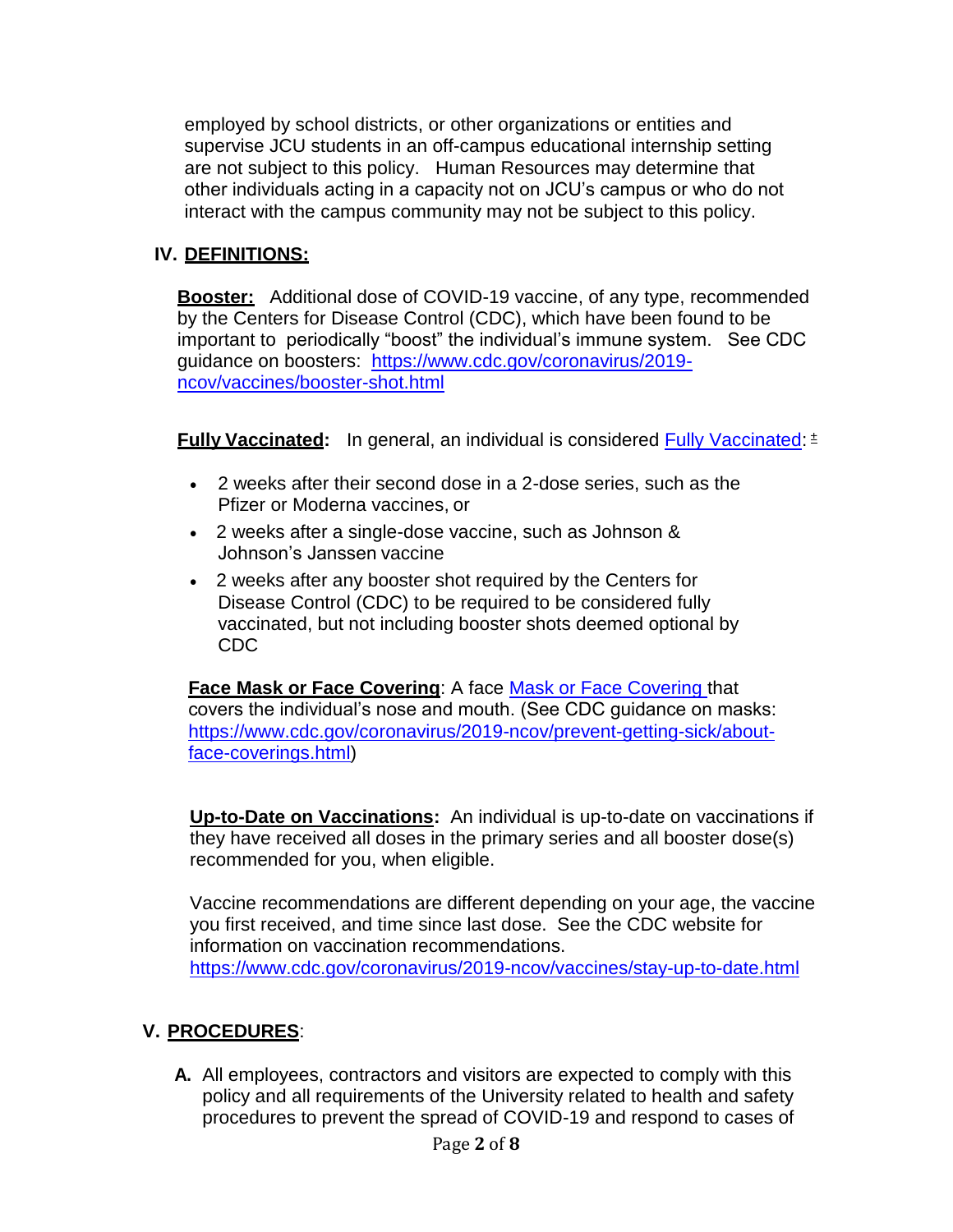COVID-19 on campus. The University and all employees are obligatedto comply with all orders and directives of federal, state and local health authorities related to COVID-19, as well as with the requirements of the University and as outlined in this policy.

- **B.** Employees are expected to conduct their work on campus, unless their supervisor and Human Resources has approved a telecommuting work arrangement under the University's Telecommuting Policy, or has approved a work accommodation under the Reasonable Accommodation Policy permitting them to work from home.
- **C.** For employees, contractors, volunteers, and visitors, a [Mask or Face](#page-6-0)  [Covering i](#page-6-0)s optional indoors and outdoors while on University property. Supervisors and other employees should respect the preference of those on campus who choose to wear a [Mask or Face Covering w](#page-1-1)hile on campus and should not disclose to others confidential information regarding the individual's reason for choosing to wear a Mask or Face Covering.
- **D.** Based on federal, state and local guidance, current conditions on campus or in the local community, or other University health and safety determinations, the University may alter the requirements for Masks or Face Coverings, physical distancing, or other health and safety protocols at any time. Employees and other members of the campus community will be notified in writing about changes to the University COVID protocols by Human Resources, the COVID Task Force, or another appropriate office.
- **E.** Employees are required to provide documentation to Human Resources to confirm that they are [Fully](#page-1-0) [Vaccinated.](#page-1-0) Employee also will be asked for information as to whether they have received any [Booster](#page-1-0) dose(s), as such information affects quarantine requirements under CDC quidance.
- **F.** Consistent with federal guidance and directives from health officials, the University requires all John Carroll University students, faculty, and staff (as well as volunteers and AmeriCorps service members) to be Fully [Vaccinated](#page-1-2) and to present proof of full vaccination. New employees will be asked to present proof of full vaccination . upon hire. Employees, volunteers, and AmeriCorps service members must comply with the stated process for producing a copy of their vaccination card. Only if the individual is unable to produce their vaccination card (i.e. card is lost etc), may the University permit an employee to submit an attestation of vaccination. Such attestation must meet the requirements set by the University. In such an instance, employees and volunteers are to use the COVID-19 Vaccination Attestation provided by Human Resources to report their vaccination status. Vaccination status and documentation will be maintained in a private and secure manner by Human Resources,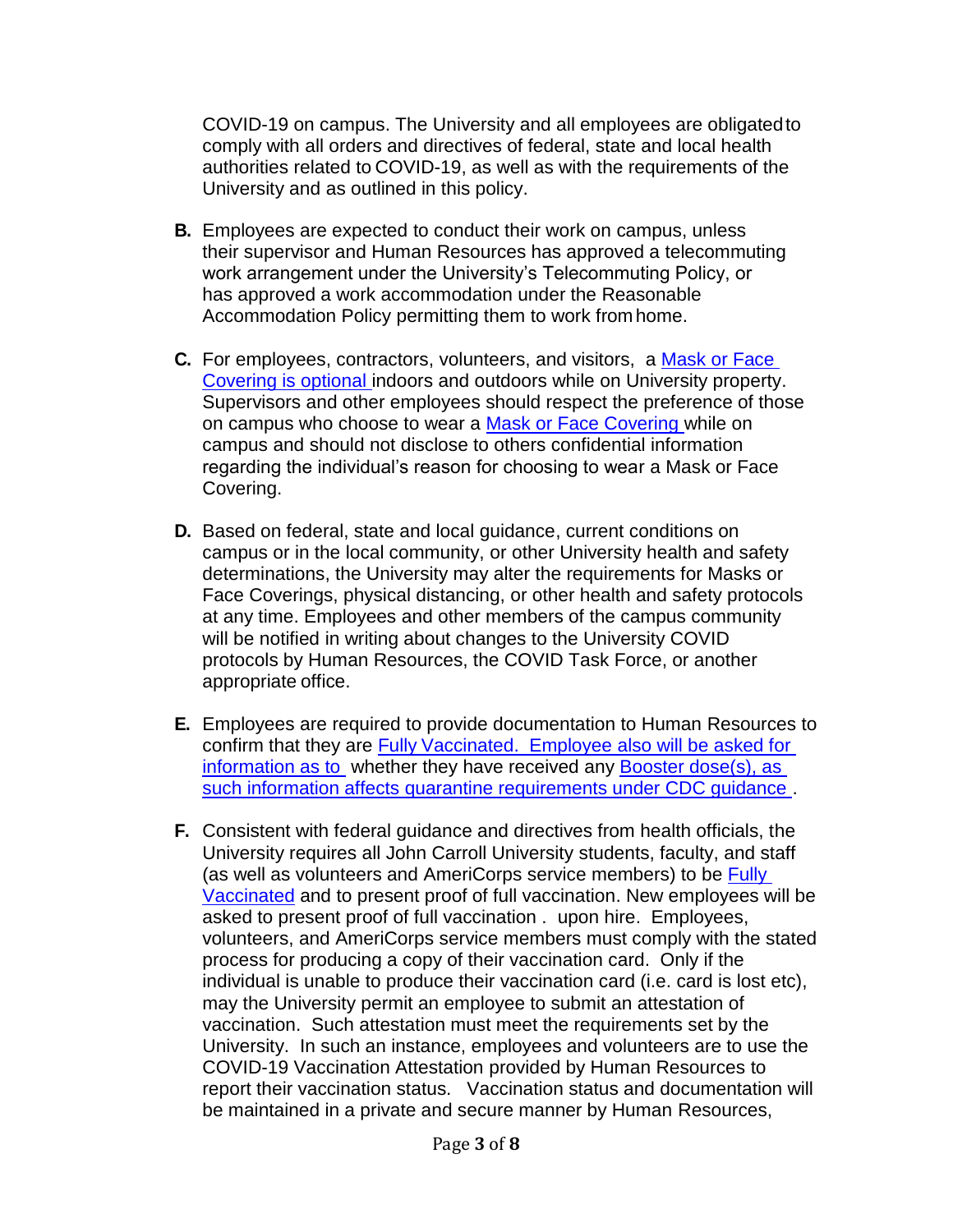consistent with applicable law. Employees and volunteers who do not cooperate with the vaccination requirement may be subject to appropriate and necessary health and safety measures (including but not limited to weekly testing, possible restrictions on use of certain facilities, and other measures), as well as other appropriate actions or corrective actions consistent with the University's policies applicable to employees. Individuals should contact Human Resources for questions regarding the vaccination requirement. Should federal or state health authorities alter the requirements to be considered Fully Vaccinated or the University determines such action is needed, the University may alter its vaccination requirement. Employees, volunteers and service members will be notified by Human Resources or another appropriate University official should this be required.

- **G.** Individuals may seek medical and non-medical exemptions from Vaccination Requirements. Vaccination exemption forms (available [here\)](https://jcu.edu/2021-plan) must be completed by the date identified by the COVID-19 Task Force.. Non-medical exemption requests may be based on sincerely held religious beliefs, moral or ethical beliefs, special personal circumstances, or other such basis determined to be permitted by the University. Medical exemption requests from employees and volunteers will be reviewed by Human Resources, in consultation with the JCU Health Center, as part of an interactive accommodation process. Non-medical exemption requests will be reviewed by Human Resources as part of an interactive process, in consultation as needed with a Non-Medical Exemption Committee consisting of representatives from Human Resources, Mission & Identity, and the Diversity, Equity and Inclusion Office. If a request for an exemption is granted, the employee or volunteer may be required to comply with other health and safety measures determined by the University to be necessary and appropriate,, or other measures to protect the health and safety of the campus community. The University reserves the right to amend or alter the exemption process or exemption categories, based on federal, state or local directives, or University health and safety determinations.
- **H.** Supervisors and employees should not inquire whether another employee is [Fully](#page-1-0) [Vaccinated](#page-1-0) or has received a [Booster.](#page-1-0) Human Resources is permitted to ask about vaccination status of any employee, and will maintain vaccination records in a manner consistent with federal and state requirements and University practices. Supervisors and employees should consult with Human Resources regarding concerns about the vaccination status of any employee.
- **I.** Contractors and visitors are expected to comply with this policy and its requirements related to COVID-19, including but not limited to recommendations related to hygiene measures and reporting cases, except to the extent these provisions are applicable only to employees.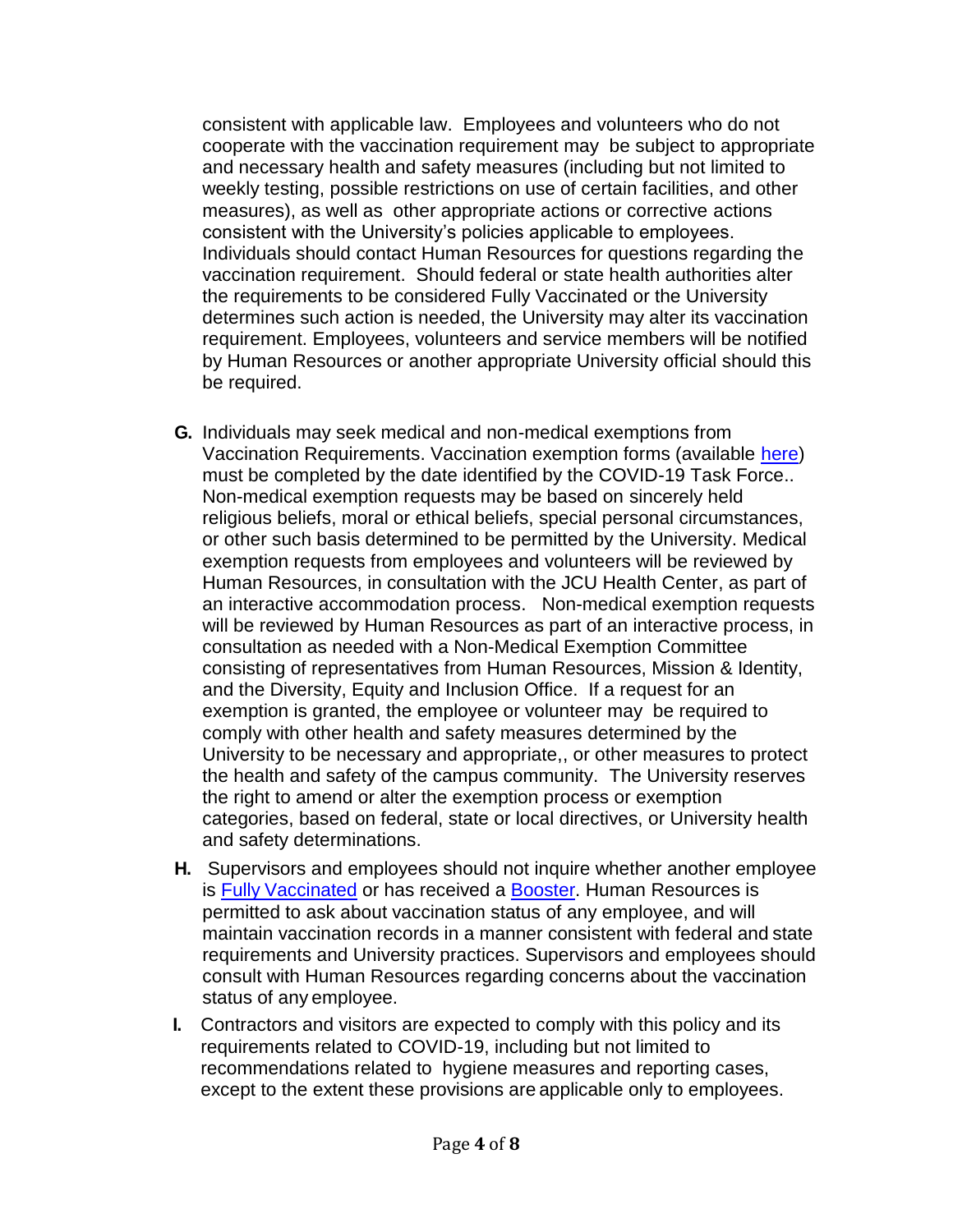**J.** Visitors and AmeriCorps service members to the University campus are expected to follow the provisions of this policy related to COVID-19, including but not limited to recommendations related to hygiene measures and reporting cases, except to the extent these provisions are applicable only to employees. Americorps service members also are required to comply with the vaccination requirement.

All departments who invite visitors to campus in advance must notify the visitors ahead of their arrival of any applicable COVID requirements in effect at the time of the visit.

#### **K. Physical or Social Distancing:**

Depending on the current prevalence of COVID-19 on campus or in the local community, the COVID-19 Task Force or University leadership may implement requirements to maintain 6- feet physical or social distancing from others while on campus, whether inside buildings or outside on campus property. Per CDC guidance, for those seeking ways to protect themselves from COVID-19 and desire greater disease prevention, it is recommended by the CDC that individuals maintain physical or social distancing of a minimum of 6 feet from others..

- 1. The University cannot guarantee that it will be able to adjust workspaces, desks or workstations to accommodate the 6-feet physical distancing needs of those who desire to maintain 6-feet physical distance, unless the employee has an accommodation plan under the Reasonable Accommodation Policy.
- 2. A supervisor or department chair can contact the Facilities Department or Risk Management for guidance on requests for office furniture redesign, the installation of temporary barriers, or other preventative measures.
- 3. When in place, all employees must comply with floor markings (i.e. tape or other visual cues to indicate 6- foot distances) and posted signs regarding physical distancing and other preventative protocols.

#### **L. Symptom Assessment:**

Employees, visitors and contractors are asked to monitor themselves for symptoms of COVID-19.

1. All employees, visitors and contractors should be aware of the symptoms of COVID-19, which include: 1) fever or chills, 2) cough, 3) shortness of breath or difficulty breathing, 5)fatigue, 6) muscle or body aches, 7) new headache, 8) new loss of taste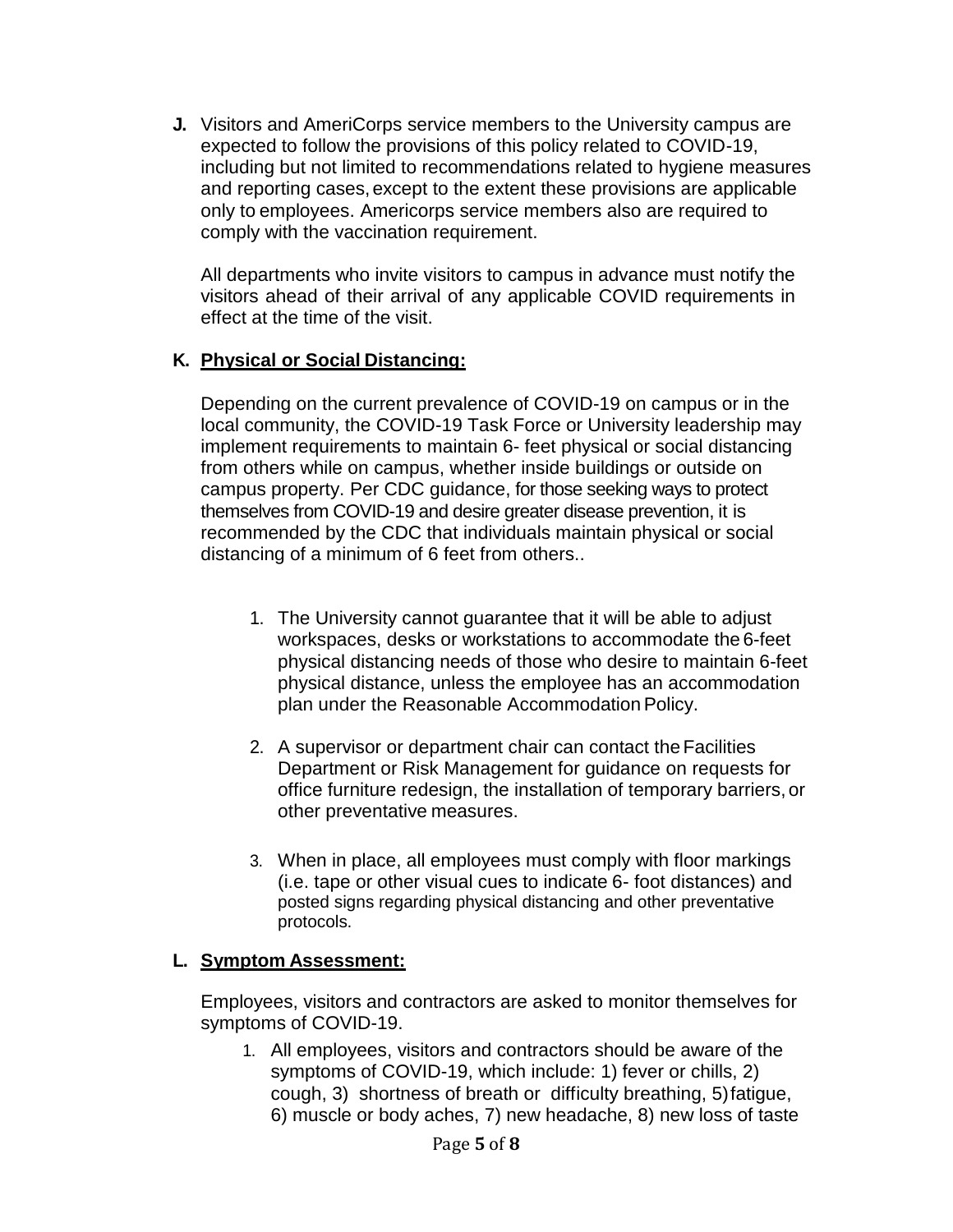or smell, 9) sore throat, 10) congestion or runny nose (other than related to seasonal allergies), 11) nausea or vomiting, and/or 11) diarrhea.

- 2. If an employee, visitor or contractor has a temperature or any other symptoms of COVID-19 or has tested positive or been diagnosed with COVID-19, the employee, visitor or contractor may not come to campus and should notify their supervisor and Human Resources (or host department) right away. Human Resources will consult with the JCU Health Center regarding appropriate and necessary isolation for employees or volunteers.
- 3. Employees who come to campus exhibiting symptoms of COVID-19 will be asked to leave campus immediately.
- 4. Isolation for COVID Positive Employees: Employees who have tested positive for or been diagnosed with COVID-19 regardless of vaccination status or symptoms may not return to campus until all of the following have occurred: 1) 5 days have passed since symptoms began (or a positive test or diagnosis in asymptomatic cases), AND 2) the symptoms are resolving or are getting better, AND 3) 24 hours have passed since the cessation of fever without use of any fever-reducing medication. If these three (3) items are met, the employee may return to campus and continue to wear a mask at all times for five (5) additional days.

Employees who have tested positive for or been diagnosed with COVID-19 and who continue to have symptoms or a fever after the initial 5 days may not return to campus for five (5) additional days and then only if the individual does not have a fever and symptoms are not resolving.

- 5. If an employee continues to exhibit any symptoms of COVID-19 but wishes to return to work (i.e. cough etc.), the employee may be asked to provide clearance from a health care provider before returning to work.
- 6. Quarantine for Employees who Have Been Exposed: Employees who are Up-to-Date with Vaccinations or have had COVID-19 in the last 90 days and who have been in close contact (within 6 feet) with an individual who has been diagnosed with or tested positive for COVID-19 are not required to quarantine, but must wear a Mask or Face Covering for ten (10) days following the last exposure when around others. Such employees should test on day 5, if possible. If such employees develop symptoms or test positive, they should isolate away from campus.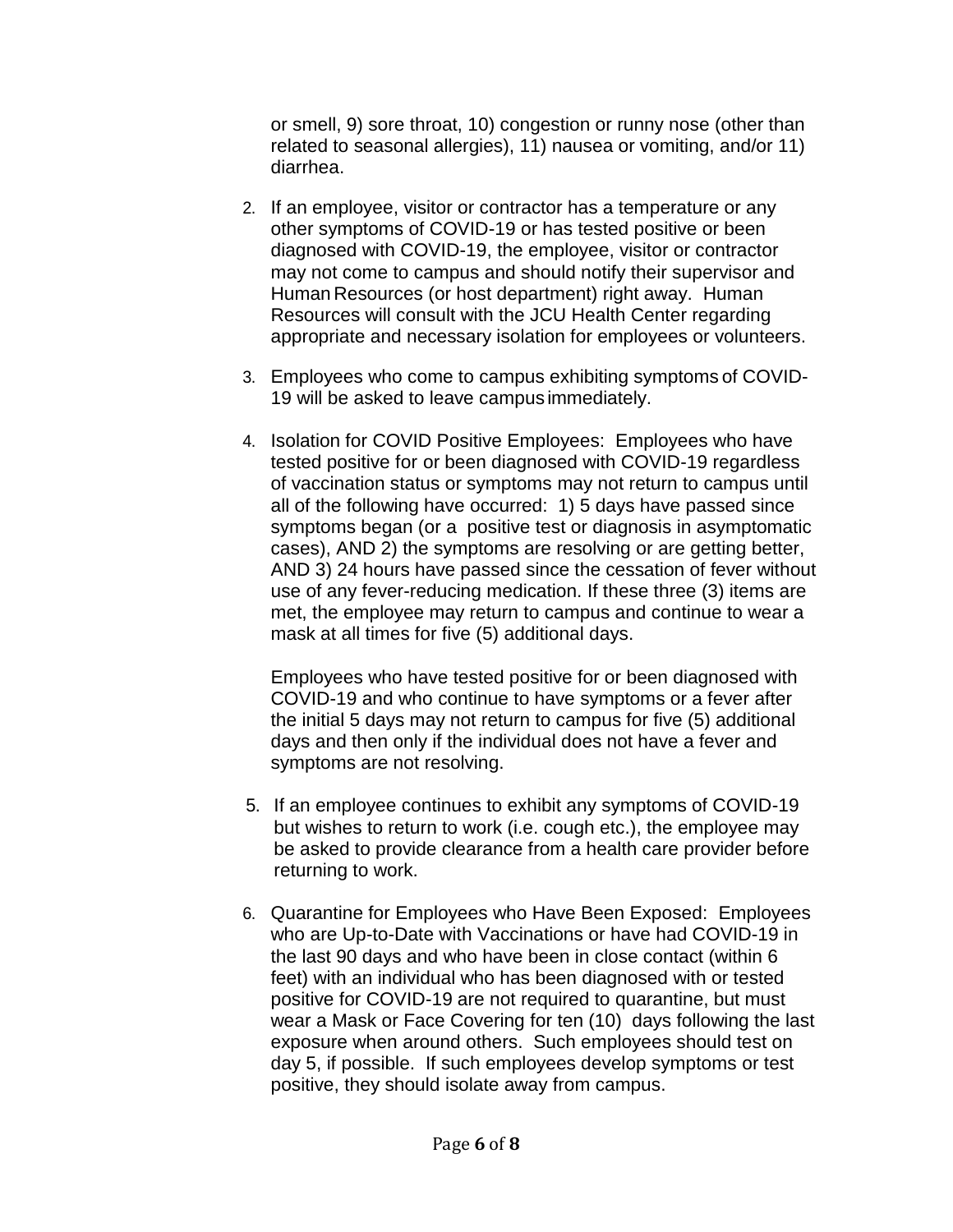- 7. Employees who are not [Up-to-Date](#page-1-3) with Vaccinations and have not had COVID-19 in the last 90 days and who have been in close contact (within 6 feet) with an individual who has been diagnosed with or tested positive for COVID-19 mustquarantine off-campus for a minimum of five (5) days after the last exposure and if possible receive a negative test result on day 5 after exposure, and then wear a Mask or Face Covering for five (5) additional days when around others.
- 8. Employees who have tested positive or been diagnosed with COVID-19 in the past 90 days and have been in close contact (within 6 feet) of an individual who has been diagnosed with or tested positive for COVID-19 should wear a mask for ten (10) days when around others. If such individuals develop symptoms or test positive, they should isolate off campus.
- 9. Current requirements for quarantine and isolation are available at [https://coronavirus.ohio.gov/static/docs/covid-19-guidance](https://coronavirus.ohio.gov/static/docs/covid-19-guidance-quarantine.pdf)[quarantine.pdf.](https://coronavirus.ohio.gov/static/docs/covid-19-guidance-quarantine.pdf) The University will issue updated quarantine and/or isolation requirements as those are updated by federal or state health authorities.
- 10. Employees, contractors and visitors must cooperate with the University and with public health officials in providing information related to any positive or suspected cases of COVID-19, including as needed for identification of exposed individuals, and other health or safety concerns.

## <span id="page-6-0"></span>**M. Masks or Face Coverings:**

For employees, contractors, volunteers, and visitors, a [Mask or Face](#page-6-0)  [Covering i](#page-6-0)s optional indoors and outdoors while on University property. Supervisors and other employees should respect the preference of those on campus who choose to wear a [Mask or Face Covering w](#page-1-1)hile on campus and should not disclose to others confidential information regarding the individual's reason for choosing to wear a Mask or Face Covering.

1. If an employee desires to wear a Mask or Face Covering to wear at work, the University will make available a Mask or Face Covering, when possible. Masks or Face Coverings can be picked up from a location designated by Risk Management and Facilities. Disposable masks should be placed in the trash when use is finished.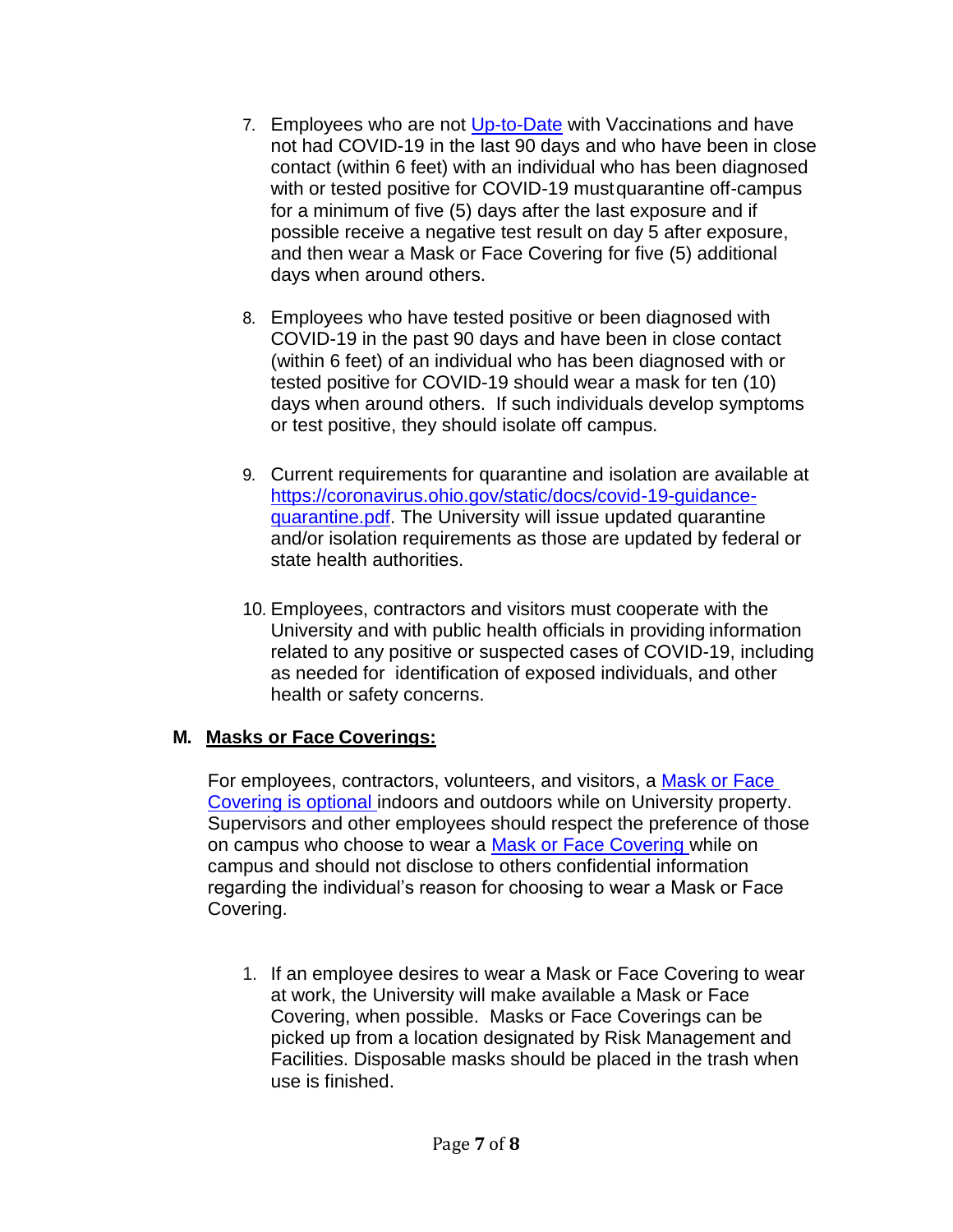2. CDC continues to indicate that the wearing of a Mask or Face Covering is an important public health measure to reduce the spread of COVID-19 and other infectious diseases, in addition to (not instead of) 6-feet physical or social distancing, frequent hand washing, disinfection of work areas and common spaces, and other everyday preventive actions.

#### **N. Hygiene Measures:**

- 1. Per CDC guidance, it is recommended that employees, contractors and visitors engage in proper disease prevention hygiene measures, including frequent hand washing with soap and water (for at least 20 seconds), hand sanitizing, covering your cough with a tissue or elbow, and other additional hygiene protocols as recommended by the University and federal, state and local public health officials. Employees should avoid touching their eyes, nose or mouth.
- 2. Departments should disinfect common work areas and common spaces, as appropriate.
- 3. Dependent upon current COVID-19 prevalence on campus and in the local community, employees may be advised to minimize sharing of office food, work materials and office supplies, as appropriate.
- **O.** Dependent upon current COVID-19 prevalence on campus and in the local community, efforts should be made to enable natural workplace ventilation when possible.

## **P. Meetings or Gatherings:**

- 1. The University will comply with all directives, if any, of the State of Ohio and other public health officials related to meetings and gatherings.
- 2. As appropriate and authorized, meeting organizers may continue to utilize Zoom or other virtual platforms for group meetings, especially when employees are approved for a telecommuting or work accommodation that permits them to work from home.
- 3. The University reserves the right to limit the number of employees or visitors present in any location on campus or at any University-sponsored event, if needed for public health purposes and to comply with federal, state or local directives.

## **Q. Department Plans:**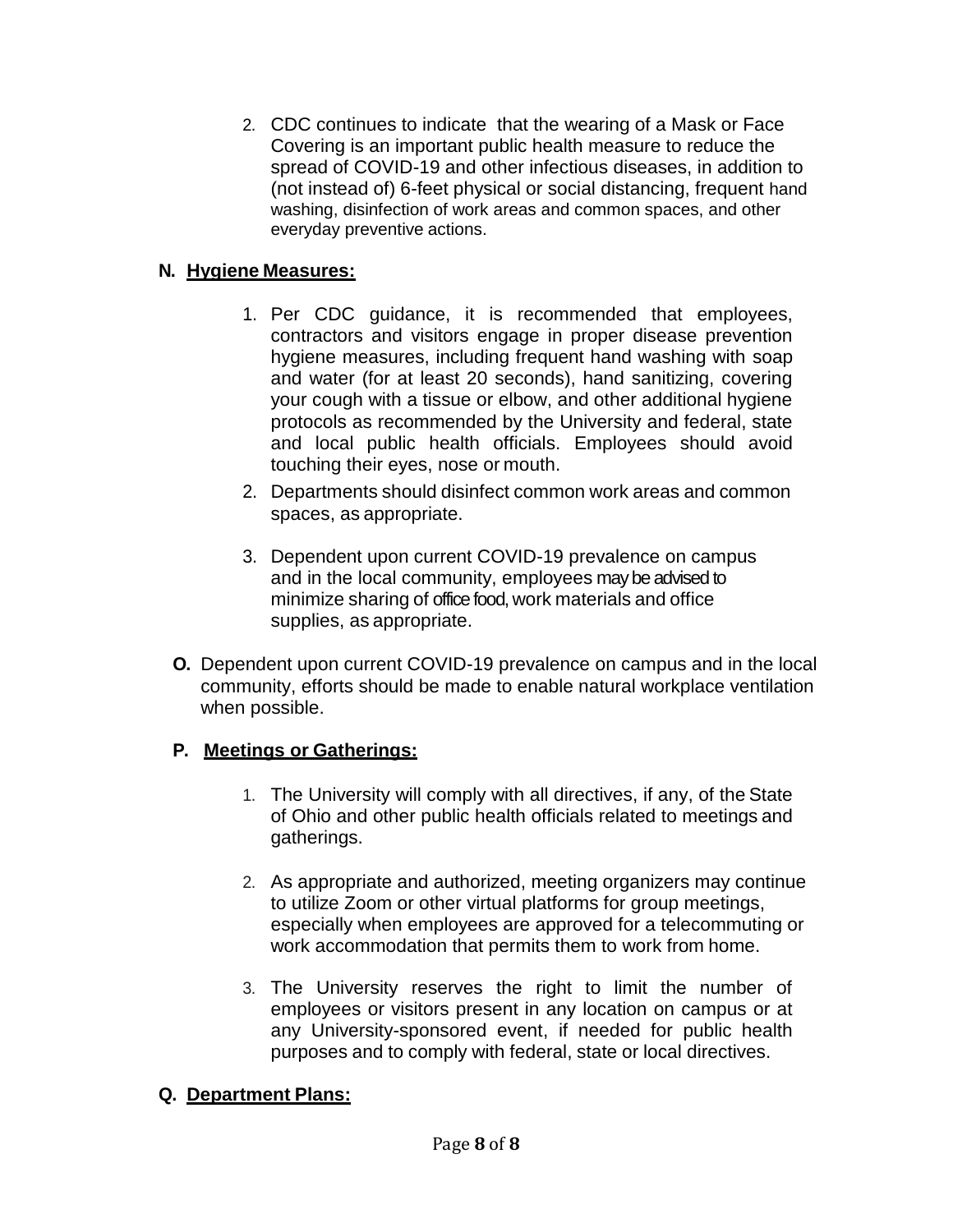Individual department supervisors and department chairs should develop area plans for their employees to follow in their department that are consistent with this policy. These plans may address specific issues and needs in the particular work area related to prevention and protection of employees, students, and visitors. These plans will be dependent upon the services that the department is asked to provide. Supervisors and department chairs should consult with Risk Management or Human Resources regarding questions regarding departmental plans.

#### **R. Reporting Cases**

- 1. An employee must notify immediately Human Resources or the Health Center if the employee 1) has tested positive or been diagnosed with COVID-19 and has been on campus from 2 days prior to the onset of symptoms (or 2 days prior to the positive test result for asymptomatic individuals) to the time of individual's isolation, or 2) is under quarantine or monitoring for possible exposure.
	- a. The dates when the employee was on campus, must be disclosed to Human Resources. Human Resources may request additional information if situations warrant to maintain the health and safety of the campus
	- b. Human Resources will advise the individual on isolation or quarantine guidance
- 2. All employees must cooperate with the University and anylocal public health officials in determining appropriate steps for limiting and tracking potential exposure to others while on campus.
- 3. Any concerns related to COVID-19 cases or risk issues should be directed to the COVID-19 Task Force or the Office of Risk Management.

#### **S. Accommodation Process**

Employees who seek a workplace accommodation related to COVID-19 should contact Human Resources to request an accommodation and engage in the accommodation process under the University's Reasonable Accommodation Policy.

## **T. Enforcement:**

Employees who fail to comply with this policy or other health and safety directives of the University or public health officials related to COVID-19 will be subject to warning or other appropriate corrective action.